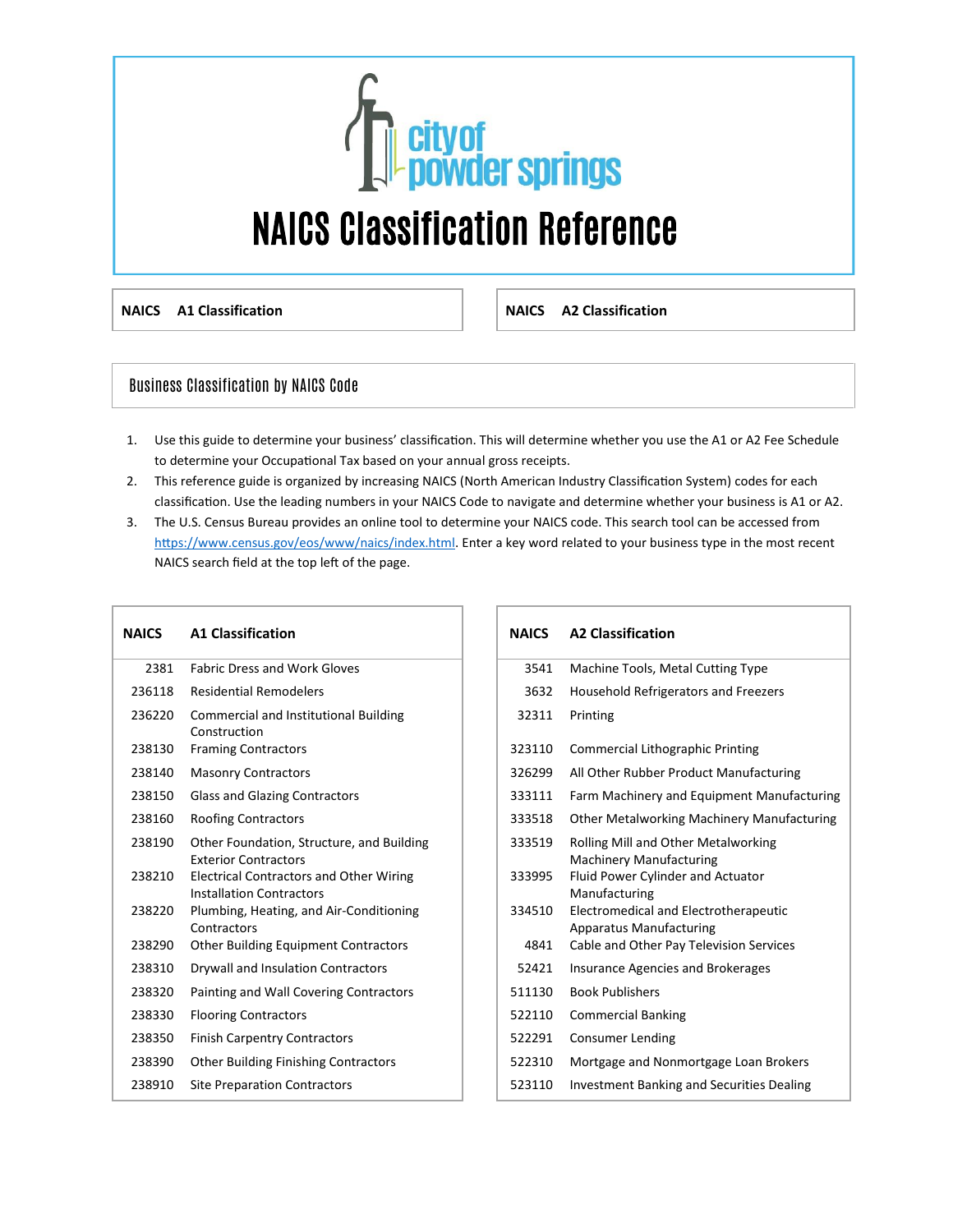# **Cityof<br>Contract Springs** NAICS Classification Reference

| 238990 | All Other Specialty Trade Contractors                                                          | 523920 | Portfolio Management                                           |
|--------|------------------------------------------------------------------------------------------------|--------|----------------------------------------------------------------|
| 311812 | <b>Commercial Bakeries</b>                                                                     | 523930 | <b>Investment Advice</b>                                       |
| 315240 | Women's, Girls', and Infants' Cut and Sew<br><b>Apparel Manufacturing</b>                      | 524210 | Insurance Agencies and Brokerages                              |
| 423110 | Automobile and Other Motor Vehicle<br><b>Merchant Wholesalers</b>                              | 531110 | Lessors of Residential Buildings and Dwellin                   |
| 423130 | Tire and Tube Merchant Wholesalers                                                             | 531120 | Lessors of Nonresidential Buildings (except<br>Miniwarehouses) |
| 423210 | <b>Furniture Merchant Wholesalers</b>                                                          | 531130 | Lessors of Miniwarehouses and Self-<br><b>Storage Units</b>    |
| 423310 | Lumber, Plywood, Millwork, and Wood<br><b>Panel Merchant Wholesalers</b>                       | 531190 | Lessors of Other Real Estate Property                          |
| 423440 | <b>Other Commercial Equipment Merchant</b><br>Wholesalers                                      | 531210 | Offices of Real Estate Agents and Brokers                      |
| 423510 | Metal Service Centers and Other Metal<br><b>Merchant Wholesalers</b>                           | 531311 | <b>Residential Property Managers</b>                           |
| 423620 | Household Appliances, Electric Housewares,<br>and Consumer Electronics Merchant<br>Wholesalers | 531320 | Offices of Real Estate Appraisers                              |
| 423820 | Farm and Garden Machinery and<br><b>Equipment Merchant Wholesalers</b>                         | 531390 | Other Activities Related to Real Estate                        |
| 423830 | Industrial Machinery and Equipment<br><b>Merchant Wholesalers</b>                              | 532111 | Passenger Car Rental                                           |
| 423910 | Sporting and Recreational Goods and<br><b>Supplies Merchant Wholesalers</b>                    | 532299 | All Other Consumer Goods Rental                                |
| 423930 | Recyclable Material Merchant Wholesalers                                                       | 541110 | Offices of Lawyers                                             |
| 423990 | <b>Other Miscellaneous Durable Goods</b><br><b>Merchant Wholesalers</b>                        | 541199 | All Other Legal Services                                       |
| 424120 | <b>Stationery and Office Supplies Merchant</b><br>Wholesalers                                  | 541211 | <b>Offices of Certified Public Accountants</b>                 |
| 424210 | Drugs and Druggists' Sundries Merchant<br>Wholesalers                                          | 541213 | <b>Tax Preparation Services</b>                                |
| 424490 | Other Grocery and Related Products<br><b>Merchant Wholesalers</b>                              | 541219 | <b>Other Accounting Services</b>                               |
| 424690 | <b>Other Chemical and Allied Products</b><br><b>Merchant Wholesalers</b>                       | 541330 | <b>Engineering Services</b>                                    |
| 425120 | Wholesale Trade Agents and Brokers                                                             | 541350 | <b>Building Inspection Services</b>                            |
| 4481   | <b>Clothing Stores</b>                                                                         | 541410 | <b>Interior Design Services</b>                                |
| 44619  | Other Health and Personal Care Stores                                                          | 541430 | <b>Graphic Design Services</b>                                 |
| 441221 | Motorcycle Dealers                                                                             | 541511 | <b>Custom Computer Programming Services</b>                    |
| 441310 | <b>Automotive Parts and Accessories Stores</b>                                                 | 541512 | <b>Computer Systems Design Services</b>                        |

### **NAICS A1 Classification NAICS A2 Classification**

| 523920 | Portfolio Management                                           |
|--------|----------------------------------------------------------------|
| 523930 | <b>Investment Advice</b>                                       |
| 524210 | <b>Insurance Agencies and Brokerages</b>                       |
| 531110 | Lessors of Residential Buildings and Dwellings                 |
| 531120 | Lessors of Nonresidential Buildings (except<br>Miniwarehouses) |
| 531130 | Lessors of Miniwarehouses and Self-                            |
| 531190 | <b>Storage Units</b><br>Lessors of Other Real Estate Property  |
| 531210 | Offices of Real Estate Agents and Brokers                      |
| 531311 | <b>Residential Property Managers</b>                           |
| 531320 | <b>Offices of Real Estate Appraisers</b>                       |
|        |                                                                |
| 531390 | Other Activities Related to Real Estate                        |
| 532111 | Passenger Car Rental                                           |
| 532299 | All Other Consumer Goods Rental                                |
| 541110 | Offices of Lawyers                                             |
| 541199 | All Other Legal Services                                       |
| 541211 | <b>Offices of Certified Public Accountants</b>                 |
| 541213 | <b>Tax Preparation Services</b>                                |
| 541219 | <b>Other Accounting Services</b>                               |
| 541330 | <b>Engineering Services</b>                                    |
| 541350 | <b>Building Inspection Services</b>                            |
| 541410 | <b>Interior Design Services</b>                                |
| 541430 | Graphic Design Services                                        |
| 541511 | <b>Custom Computer Programming Services</b>                    |
| 541512 | Computer Systems Design Services                               |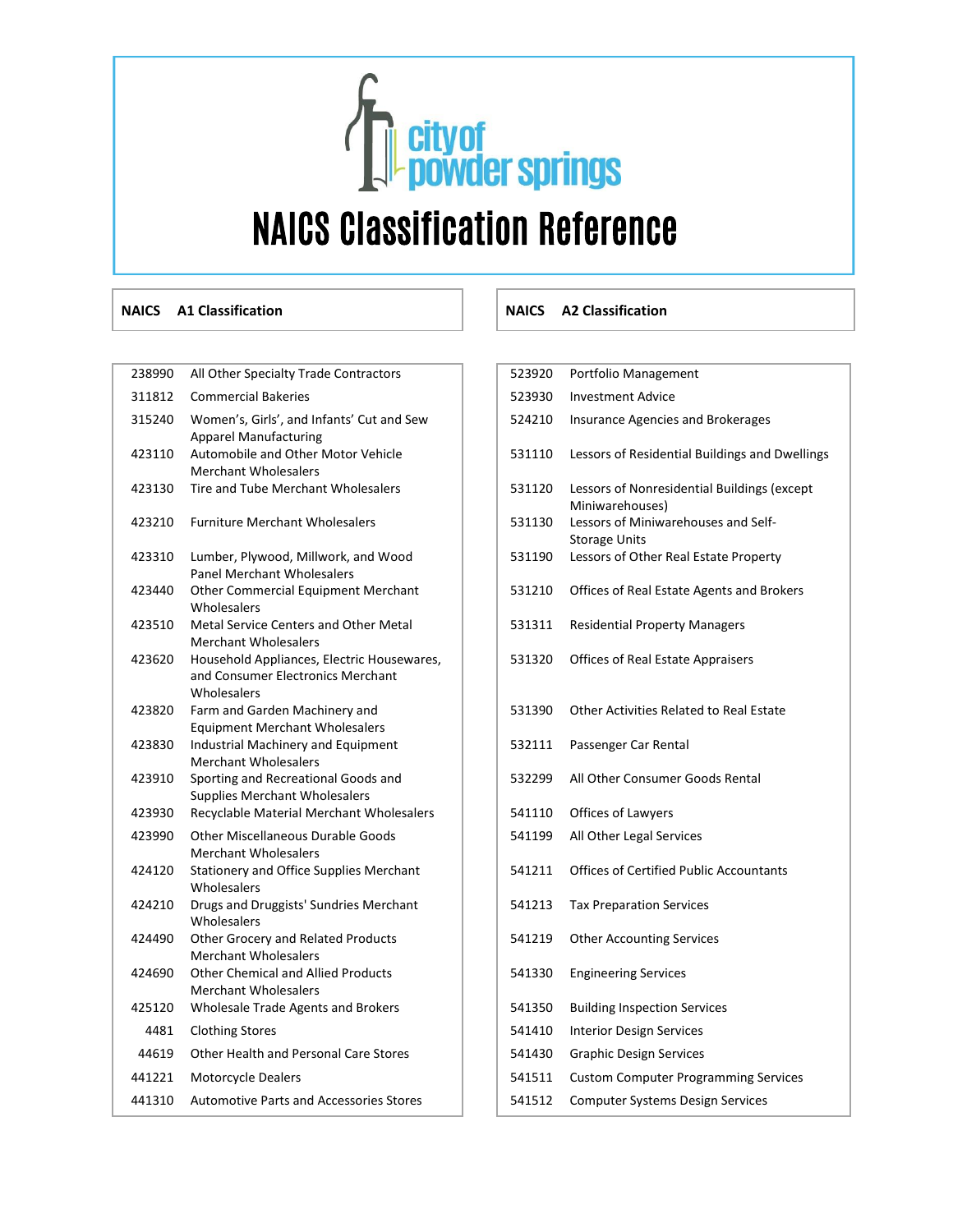## **The State of Service Springs** NAICS Classification Reference

| 441320 | <b>Tire Dealers</b>                                                | 541611 | Administrative Management and General<br><b>Management Consulting Services</b>              |
|--------|--------------------------------------------------------------------|--------|---------------------------------------------------------------------------------------------|
| 442110 | <b>Furniture Stores</b>                                            | 541612 | Human Resources Consulting Services                                                         |
| 443142 | <b>Electronics Stores</b>                                          | 541613 | <b>Marketing Consulting Services</b>                                                        |
| 444190 | <b>Other Building Material Dealers</b>                             | 541614 | Process, Physical Distribution, and<br><b>Logistics Consulting Services</b>                 |
| 445110 | Supermarkets and Other Grocery (except<br>Convenience) Stores      | 541620 | <b>Environmental Consulting Services</b>                                                    |
| 445120 | <b>Convenience Stores</b>                                          | 541921 | Photography Studios, Portrait                                                               |
| 445310 | Beer, Wine, and Liquor Stores                                      | 541922 | <b>Commercial Photography</b>                                                               |
| 446110 | Pharmacies and Drug Stores                                         | 541940 | <b>Veterinary Services</b>                                                                  |
| 446120 | Cosmetics, Beauty Supplies, and Perfume<br><b>Stores</b>           | 541990 | All Other Professional, Scientific, and<br><b>Technical Services</b>                        |
| 446199 | All Other Health and Personal Care Stores                          | 621111 | Offices of Physicians (except Mental Healt<br>Specialists)                                  |
| 447110 | <b>Gasoline Stations with Convenience Stores</b>                   | 621112 | Offices of Physicians, Mental Health Specia                                                 |
| 448110 | Men's Clothing Stores                                              | 621210 | <b>Offices of Dentists</b>                                                                  |
| 448140 | <b>Family Clothing Stores</b>                                      | 621310 | Offices of Chiropractors                                                                    |
| 448150 | <b>Clothing Accessories Stores</b>                                 | 621340 | Offices of Physical, Occupational and<br>Speech Therapists, and Audiologists                |
| 448190 | <b>Other Clothing Stores</b>                                       | 621410 | <b>Family Planning Centers</b>                                                              |
| 448310 | Jewelry Stores                                                     | 621492 | Kidney Dialysis Centers                                                                     |
| 45411  | Electronic Shopping and Mail-Order Houses                          | 621498 | All Other Outpatient Care Centers                                                           |
| 451110 | <b>Sporting Goods Stores</b>                                       | 621610 | Home Health Care Services                                                                   |
| 451211 | <b>Book Stores</b>                                                 | 623110 | Nursing Care Facilities (Skilled Nursing<br>Facilities)                                     |
| 452210 | <b>Department Stores</b>                                           | 623311 | <b>Continuing Care Retirement Communities</b>                                               |
| 452990 | All Other General Merchandise Stores                               | 624120 | Services for the Elderly and Persons with<br><b>Disabilities</b>                            |
| 453220 | Gift, Novelty, and Souvenir Stores                                 | 624190 | Other Individual and Family Services                                                        |
| 453310 | <b>Used Merchandise Stores</b>                                     | 624410 | Child Day Care Services                                                                     |
| 453910 | Pet and Pet Supplies Stores                                        | 722    | <b>Crop Harvesting</b>                                                                      |
| 453998 | All Other Miscellaneous Store Retailers<br>(except Tobacco Stores) | 71399  | All Other Amusement and Recreation<br><b>Industries</b>                                     |
| 454110 | Electronic Shopping and Mail-Order Houses                          | 711120 | <b>Dance Companies</b>                                                                      |
| 454111 | Electronic Shopping (Internet)                                     | 711320 | Promoters of Performing Arts, Sports, and<br>Chartless Experience Million in Expelliation ( |

### **NAICS A1 Classification NAICS A2 Classification**

| 441320 | <b>Tire Dealers</b>                                                | 541611 | Administrative Management and General<br><b>Management Consulting Services</b> |
|--------|--------------------------------------------------------------------|--------|--------------------------------------------------------------------------------|
| 442110 | <b>Furniture Stores</b>                                            | 541612 | Human Resources Consulting Services                                            |
| 443142 | <b>Electronics Stores</b>                                          | 541613 | <b>Marketing Consulting Services</b>                                           |
| 444190 | <b>Other Building Material Dealers</b>                             | 541614 | Process, Physical Distribution, and<br><b>Logistics Consulting Services</b>    |
| 445110 | Supermarkets and Other Grocery (except<br>Convenience) Stores      | 541620 | <b>Environmental Consulting Services</b>                                       |
| 445120 | <b>Convenience Stores</b>                                          | 541921 | Photography Studios, Portrait                                                  |
| 445310 | Beer, Wine, and Liquor Stores                                      | 541922 | Commercial Photography                                                         |
| 446110 | <b>Pharmacies and Drug Stores</b>                                  | 541940 | <b>Veterinary Services</b>                                                     |
| 446120 | Cosmetics, Beauty Supplies, and Perfume<br><b>Stores</b>           | 541990 | All Other Professional, Scientific, and<br><b>Technical Services</b>           |
| 446199 | All Other Health and Personal Care Stores                          | 621111 | Offices of Physicians (except Mental Health<br>Specialists)                    |
| 447110 | <b>Gasoline Stations with Convenience Stores</b>                   | 621112 | Offices of Physicians, Mental Health Specialists                               |
| 448110 | Men's Clothing Stores                                              | 621210 | <b>Offices of Dentists</b>                                                     |
| 448140 | <b>Family Clothing Stores</b>                                      | 621310 | Offices of Chiropractors                                                       |
| 448150 | <b>Clothing Accessories Stores</b>                                 | 621340 | Offices of Physical, Occupational and<br>Speech Therapists, and Audiologists   |
| 448190 | <b>Other Clothing Stores</b>                                       | 621410 | <b>Family Planning Centers</b>                                                 |
| 448310 | Jewelry Stores                                                     | 621492 | Kidney Dialysis Centers                                                        |
| 45411  | <b>Electronic Shopping and Mail-Order Houses</b>                   | 621498 | All Other Outpatient Care Centers                                              |
| 451110 | <b>Sporting Goods Stores</b>                                       | 621610 | <b>Home Health Care Services</b>                                               |
| 451211 | <b>Book Stores</b>                                                 | 623110 | Nursing Care Facilities (Skilled Nursing<br>Facilities)                        |
| 452210 | <b>Department Stores</b>                                           | 623311 | <b>Continuing Care Retirement Communities</b>                                  |
| 452990 | All Other General Merchandise Stores                               | 624120 | Services for the Elderly and Persons with<br><b>Disabilities</b>               |
| 453220 | Gift, Novelty, and Souvenir Stores                                 | 624190 | Other Individual and Family Services                                           |
| 453310 | Used Merchandise Stores                                            | 624410 | Child Day Care Services                                                        |
| 453910 | Pet and Pet Supplies Stores                                        | 722    | <b>Crop Harvesting</b>                                                         |
| 453998 | All Other Miscellaneous Store Retailers<br>(except Tobacco Stores) | 71399  | All Other Amusement and Recreation<br>Industries                               |
| 454110 | Electronic Shopping and Mail-Order Houses                          | 711120 | <b>Dance Companies</b>                                                         |
| 454111 | Electronic Shopping (Internet)                                     | 711320 | Promoters of Performing Arts, Sports, and<br>Similar Events without Facilities |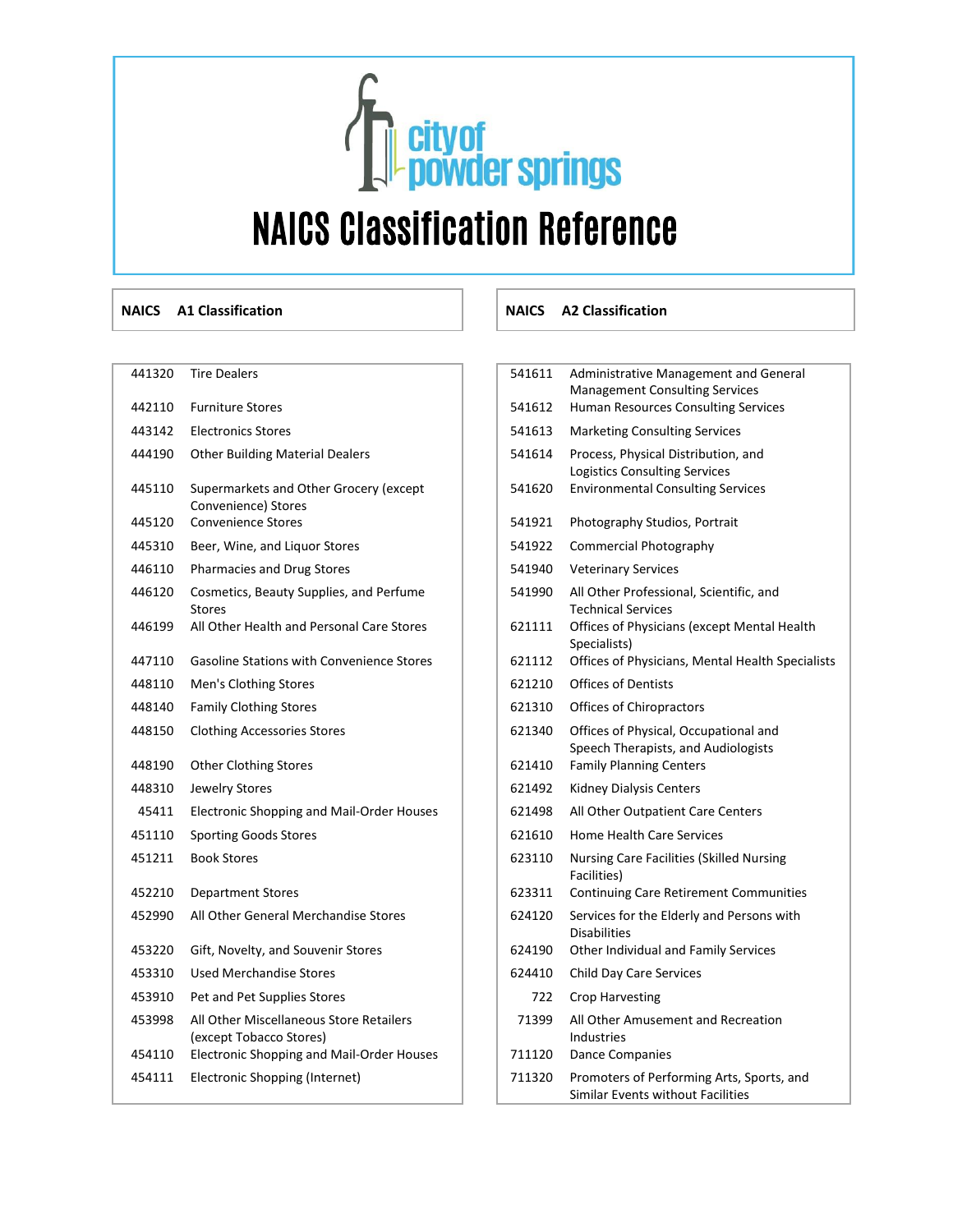## **Cityof<br>Contract Springs** NAICS Classification Reference

### **NAICS A1 Classification NAICS A2 Classification**

| 454210 | <b>venung ividenine Operators</b>                                 |
|--------|-------------------------------------------------------------------|
| 454390 | Other Direct Selling Establishments                               |
| 484110 | General Freight Trucking, Local                                   |
| 484121 | General Freight Trucking, Long-Distance,<br>Truckload             |
| 484210 | Used Household and Office Goods Moving                            |
| 484220 | Specialized Freight (except Used Goods)<br>Trucking, Local        |
| 488410 | Motor Vehicle Towing                                              |
| 488510 | <b>Freight Transportation Arrangement</b>                         |
| 493110 | <b>General Warehousing and Storage</b>                            |
| 493120 | Refrigerated Warehousing and Storage                              |
| 512110 | <b>Motion Picture and Video Production</b>                        |
| 512191 | <b>Teleproduction and Other Postproduction</b><br><b>Services</b> |
| 512240 | Sound Recording Studios                                           |
| 516110 | <b>Internet Radio Stations</b>                                    |
| 5261   | <b>Retail Nurseries and Garden Stores</b>                         |
| 561110 | <b>Office Administrative Services</b>                             |
| 561311 | <b>Employment Placement Agencies</b>                              |
| 561320 | <b>Temporary Help Services</b>                                    |
| 561422 | <b>Telemarketing Bureaus and Other Contact</b><br>Centers         |
| 561510 | <b>Travel Agencies</b>                                            |
| 561520 | <b>Tour Operators</b>                                             |
| 561720 | Janitorial Services                                               |
| 561730 | Landscaping Services                                              |
| 561740 | Carpet and Upholstery Cleaning Services                           |
| 561790 | Other Services to Buildings and Dwellings                         |
| 561990 | All Other Support Services                                        |
| 562111 | Solid Waste Collection                                            |
| 611610 | <b>Fine Arts Schools</b>                                          |

### 454210 Vending Machine Operators **711410** Agents and Managers for Artists, Athletes, Entertainers, and Other Public Figures 711510 Independent Artists, Writers, and Performers 713940 Fitness and Recreational Sports Centers 713990 All Other Amusement and Recreation Industries 812111 Barber Shops 812112 Beauty Salons 812113 Nail Salons 812199 Other Personal Care Services 812210 Funeral Homes and Funeral Services 812310 Coin-Operated Laundries and Drycleaners 812320 Drycleaning and Laundry Services (except Coin-Operated) 812910 Pet Care (except Veterinary) Services 812990 All Other Personal Services <sup>561110</sup> Office Administrative Services **Non-Profit Organizations**  813110 Religious Organizations 813410 Civic and Social Organizations 814110 Private Households **Insurance Carriers** 524113 Direct Life Insurance Carriers 524126 Direct Property and Casualty Insurance

Carriers